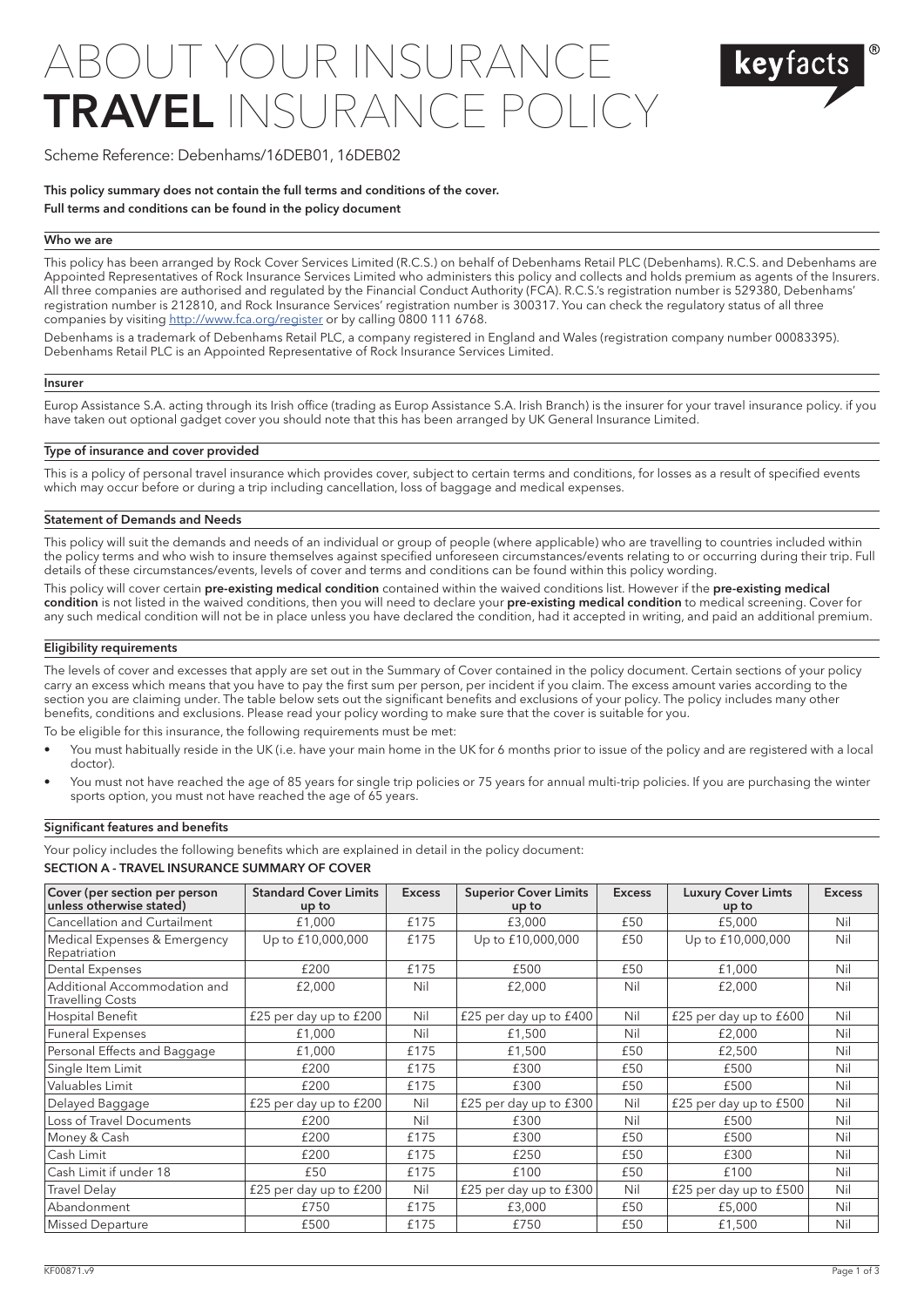| Personal Accident                                         |                               |      |                                       |     |                                 |     |
|-----------------------------------------------------------|-------------------------------|------|---------------------------------------|-----|---------------------------------|-----|
| <b>Permanent Total Disablement</b>                        | £10,000                       | Nil  | £20,000                               | Nil | £30,000                         | Nil |
| Loss of Limb(s)/Eye(s)                                    | £10,000                       | Nil  | £20,000                               | Nil | £30,000                         | Nil |
| Death                                                     | £10,000                       | Nil  | £20,000                               | Nil | £30,000                         | Nil |
| Death Under 18 or Over 65                                 | £1,000                        | Nil  | £1,000                                | Nil | £2,500                          | Nil |
| Personal Liability                                        | £2,000,000                    | £175 | £2,000,000                            | £50 | £2,000,000                      | Nil |
| Legal Expenses                                            | £10.000                       | £175 | £15,000                               | £50 | £25,000                         | Nil |
| Hijack                                                    | £25 per day up to £200        | Nil  | £25 per day up to £200                | Nil | £25 per day up to £200          | Nil |
| Mugging                                                   | £100 per day up to            | Nil  | £100 per day up to                    | Nil | £100 per day up to              | Nil |
|                                                           | £1.000                        |      | £1.000                                |     | £1.000                          |     |
| Catastrophe                                               | £25 per day up to £250        | Nil  | £25 per day up to £250                | Nil | £25 per day up to £250          | Nil |
| Withdrawal of Services                                    | £25 per day up to £250        | Nil  | $\overline{f25}$ per day up to $f250$ | Nil | £25 per day up to £250          | Nil |
| Domestic Pets                                             | N/A                           | Nil  | £25 per day up to £250                | Nil | £25 per day up to £250          | Nil |
| Pre Paid excursions                                       | N/A                           | Nil  | £200                                  | Nil | £200                            | Nil |
| Home Protection                                           | £250                          | Nil  | £250                                  | Nil | £250                            | Nil |
| <b>Optional Winter Sports</b>                             |                               |      |                                       |     |                                 |     |
| Ski Equipment - owned                                     | £500                          | £175 | £750                                  | £50 | £1,000                          | Nil |
| Single Item Limit                                         | £200                          | £175 | £300                                  | £50 | £500                            | Nil |
| Ski Equipment - hired                                     | £200                          | £175 | £300                                  | £50 | £500                            | Nil |
| Ski Hire                                                  | £200                          | Nil  | £300                                  | Nil | £500                            | Nil |
| Ski Pack                                                  | £200                          | Nil  | £300                                  | Nil | £500                            | Nil |
| Piste Closure                                             | £25 per day up to £250        | Nil  | £30 per day up to £300                | Nil | £40 per day up to £400          | Nil |
| Delay due to Avalanche                                    | £200                          | Nil  | £300                                  | Nil | £500                            | Nil |
| Optional Golf Cover                                       |                               |      |                                       |     |                                 |     |
| Golf Equipment                                            | £300                          | £175 | £300                                  | £50 | £500                            | Nil |
| Single Item Limit                                         | £200                          | £175 | £200                                  | £50 | £200                            | Nil |
| Golf Equipment Hire                                       | £10 per day up to £200        | Nil  | £10 per day up to £200                | Nil | £10 per day up to £200          | Nil |
| Non-refundable Golfing Fees                               | £25 per day up to £200        | Nil  | £25 per day up to £200                | Nil | £25 per day up to £200          | Nil |
| Hole in one                                               | £50                           | Nil  | £50                                   | Nil | £50                             | Nil |
| Optional Cruise Pack                                      |                               |      |                                       |     |                                 |     |
| Additional missed Departure                               | £1,000                        | £175 | £1,000                                | £50 | £1,000                          | Nil |
| Unused Cruise Excursion                                   | £500                          | £175 | £500                                  | £50 | £500                            | Nil |
| Cruise Itinerary change                                   | £100 per port up to           | Nil  | £100 per port up to                   | Nil | £100 per port up to             | Nil |
|                                                           | £500                          |      | £500                                  |     | £500                            |     |
| Cabin Confinement                                         | £100 per port up to<br>£1,000 | £175 | $£100$ per port up to $£1,000$        | £50 | $£100$ per port up to<br>£1,000 | Nil |
| <b>Optional Travel Disruption Cover</b>                   |                               |      |                                       |     |                                 |     |
| <b>Extended Travel Delay</b>                              | £1,000                        | £175 | £1,000                                | £50 | £1,000                          | Nil |
| <b>Extended Missed Departure</b>                          | £500                          | £175 | £500                                  | £50 | £500                            | Nil |
| <b>Extended Catastrophe</b>                               | £1,000                        | £175 | £1,000                                | £50 | £1,000                          | Nil |
| <b>Optional Wedding Cover</b>                             |                               |      |                                       |     |                                 |     |
| <b>Additional Cancellation</b>                            | £1,000                        | £175 | £2,000                                | £50 | £5,000                          | Nil |
| <b>Wedding Rings</b>                                      | £500 Per Ring                 | £175 | £1,000 Per Ring                       | £50 | £5,000 Per Ring                 | Nil |
| <b>Wedding Gifts</b>                                      | £1,000 Per Couple             | £175 | £2,000 Per Couple                     | £50 | £5,000 Per Couple               | Nil |
| <b>Wedding Attire</b>                                     | £1,000 Per Couple             | £175 | £2,000 Per Couple                     | £50 | £5,000 Per Couple               | Nil |
| Wedding Photographs & Video                               | £1,000 Per Couple             | £175 | £2,000 Per Couple                     | £50 | £5,000 Per Couple               | Nil |
| Wedding Cars & Transport                                  | £500 Per Couple               | £175 | £750 Per Couple                       | £50 | £1,000 Per Couple               | Nil |
| Cake & Flowers                                            | £1,000 Per Couple             | Nil  | £2,000 Per Couple                     | Nil | £5,000 Per Couple               | Nil |
| Optional Mama's & Papa's Cover                            |                               |      |                                       |     |                                 |     |
| Baby Equipment (Car Seat,                                 | £500                          | £175 | £1,000                                | £50 | £2,500                          | Nil |
| Pushchair, Travel System)<br><b>Medical Policy Excess</b> | £200                          | Nil  | £100                                  | Nil | £50                             | Nil |
| <b>Optional Mobility Cover</b>                            |                               |      |                                       |     |                                 |     |
| Walking Aid                                               | £500                          | £175 | £750                                  | £50 | £1,000                          | Nil |
| Wheel Chair                                               | £1,000                        | £175 | £1,500                                | £50 | £2,000                          | Nil |
| Mobility Scooter                                          |                               |      |                                       |     |                                 |     |
|                                                           | £1,000                        | £175 | £1,500                                | £50 | £2,000                          | Nil |

# SECTION B - OPTIONAL GADGET COVER UPGRADE

| Level of Cover           | Number of Gadgets Covered                                            | Total Replacement/Repair Value for all Gadgets | <b>Excess</b> |
|--------------------------|----------------------------------------------------------------------|------------------------------------------------|---------------|
| '1. Level 1              | 3 gadgets<br>Single Article Limit<br>Single Article Limit for Laptop | £1,000<br>£1,000<br>£1,000                     | Up to $£50$   |
| $\vert 2. \vert$ Level 2 | 5 gadgets<br>Single Article Limit<br>Single Article Limit for Laptop | £2,000<br>£1,000<br>£2,000                     | Up to $£50$   |
| 13.<br>Level 3           | 7 gadgets<br>Single Article Limit<br>Single Article Limit for Laptop | £3,000<br>£1,000<br>£2,000                     | Up to $£50$   |

# Significant or unusual exclusions and limitations

There are some situations which you are not covered for. These generally involve anything you already know about or that is caused by deliberate or careless acts on your part. Full details of these are given in the policy document.